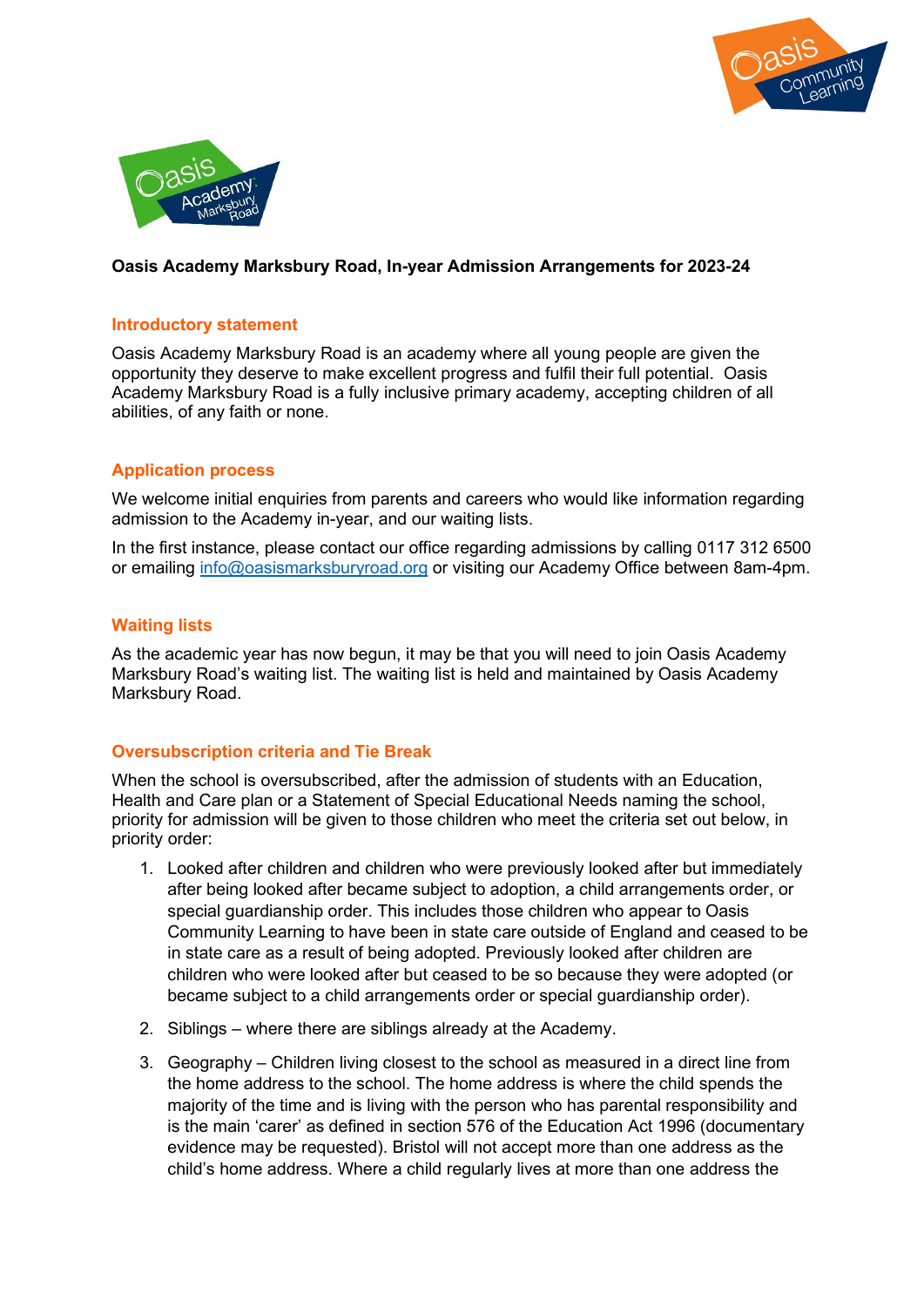

admission authority will have to reach a conclusion about which should be counted as the main address when allocating places, taking relevant evidence into account. Normally this will be the address where the child is registered with a medical GP. Where parents or carers are living separately and do not agree on the child's home address, they are urged to reach an agreement. If this does not happen the admissions authority will determine the address used for allocating a school place.

# Admission of children outside their normal age group

Parents may request that their child is admitted outside their normal age group. To do so parents should include a request with their application, specifying why admission out of normal year group is being requested, and the year group in which they wish their child to be allocated a place.

When such a request is made, the academy trust will make a decision on the basis of the circumstances of the case and in the best interests of the child concerned, taking into account the views of the Principal and any supporting evidence provided by the parent.

In the first instance, please contact the Academy Office at info@oasismarksburyroad.org.

# Appeals

All applicants refused a place have a right of appeal to an independent appeal panel constituted and operated in accordance with the School Admission Appeals Code.

Appellants should contact Bristol City Council's admissions team at **bristol.gov.uk** for information on how to appeal.

# Notes/Definitions

Looked after children and previously looked after children

- i. Looked after children are those who are in the care of a local authority or provided with accommodation by that authority under section 22 of the Children Act 1989. 1989 Children's Act
- ii. In relation to school admissions legislation a 'looked after child' is a child in public care at the time of application to a school. Applicants can provide evidence demonstrating their child was previously in care to an institution acting as a Local Authority, or an organisation that supports the best interests of the community/child. In the case of previously looked after children, admission authorities may request a copy of the adoption order, child arrangements order or special guardianship order and a letter from the local authority that last looked after the child, confirming that they were looked after immediately prior to that order being made, or such evidence that demonstrates a child was in state care outside of England prior to being adopted. 'Looked After' and 'Previously Looked After' children are sometimes referred to as 'Children in Care' and 'Children Previously in Care'.

# Sibling:

'Sibling' means a natural brother or sister, a half brother or sister, a legally adopted brother or sister or half-brother or sister, a stepbrother or sister or other child living in the same household as part of the same family who, in any of these cases, will be living at the same address at the date of their application for a place.